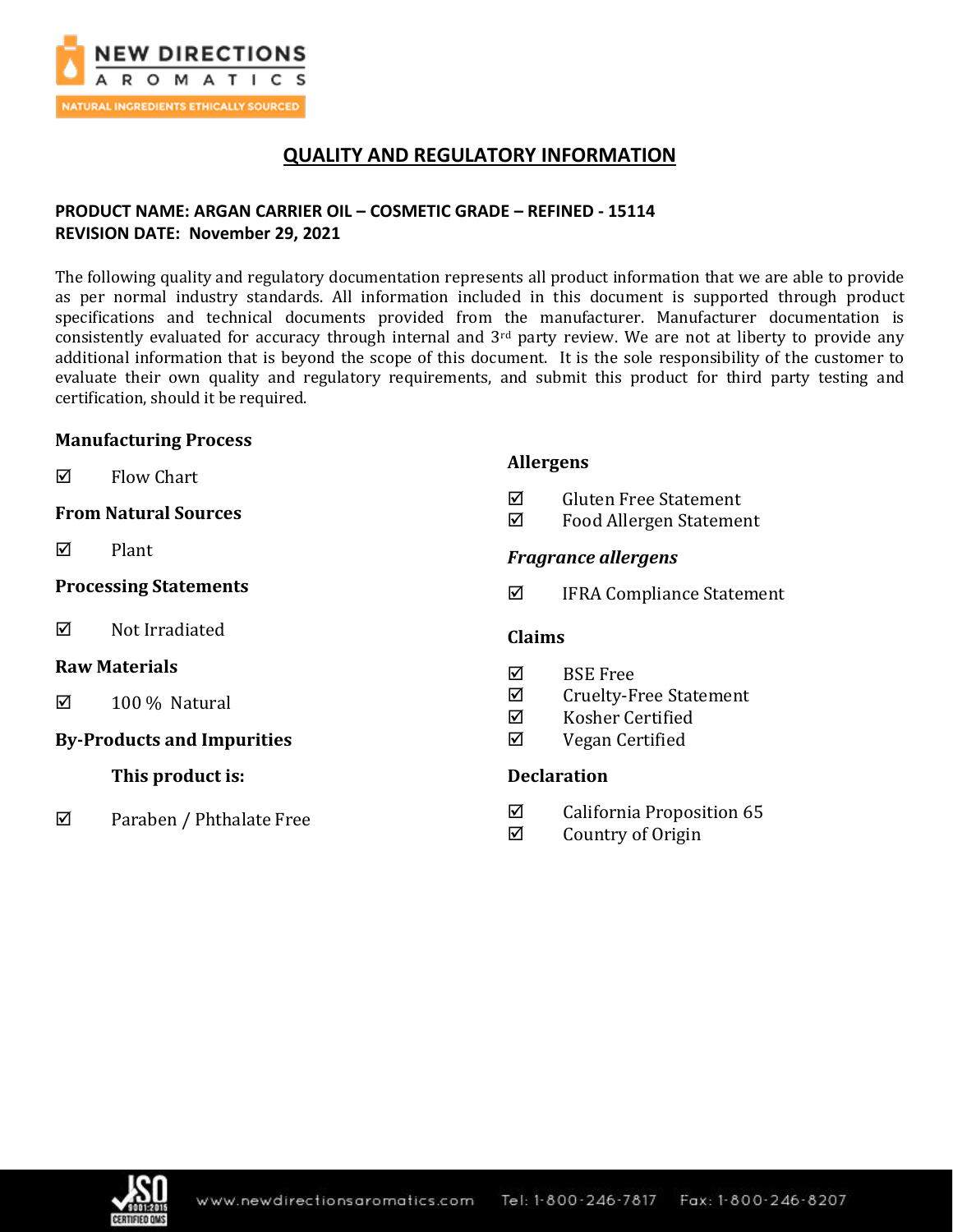

# **FLOW CHART**

**PRODUCT NAME: ARGAN CARRIER OIL – COSMETIC GRADE – REFINED - 15114**



#### **Disclaimer & Caution**

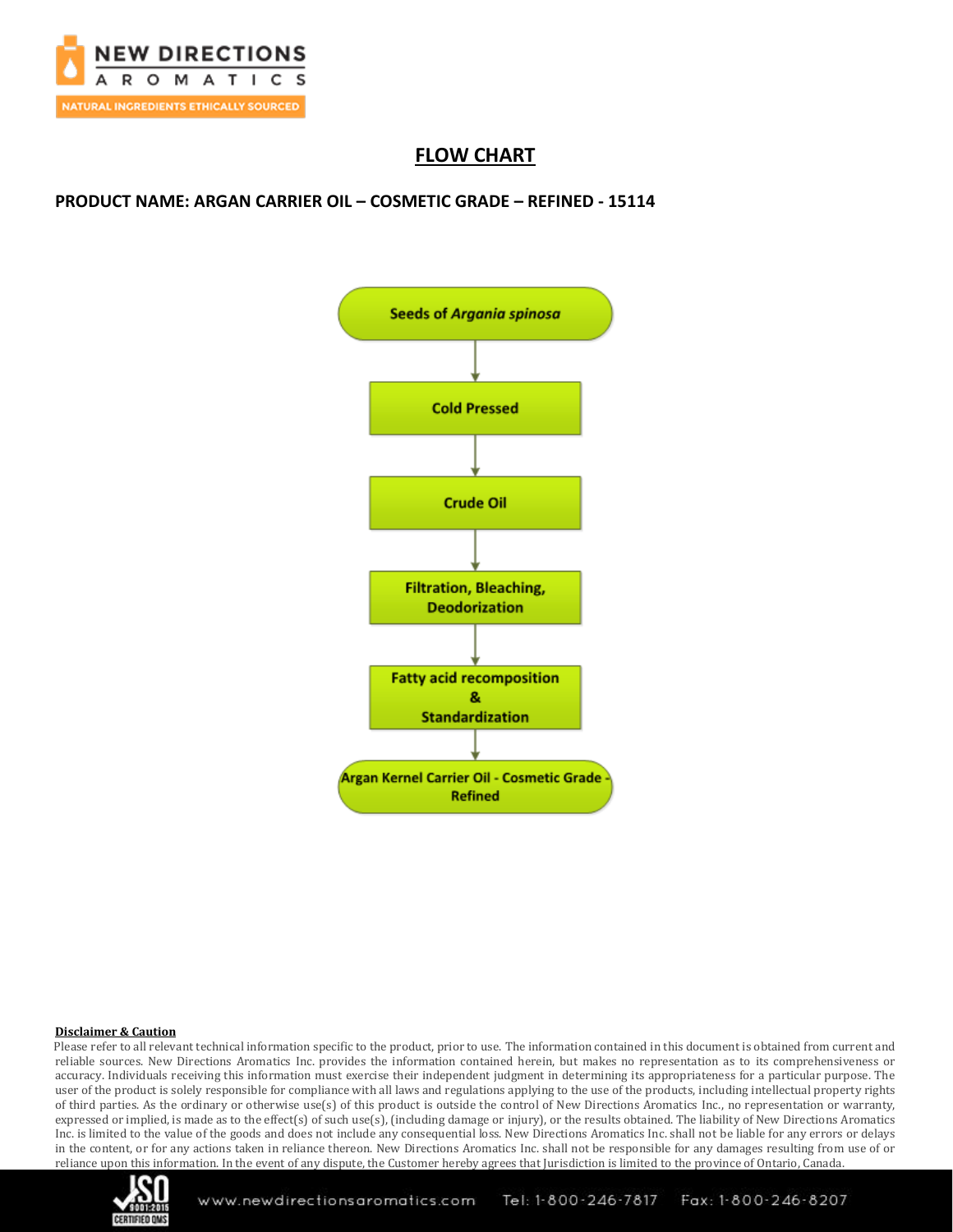

### **NON-IRRADIATION STATEMENT**

### **PRODUCT NAME: ARGAN CARRIER OIL – COSMETIC GRADE – REFINED - 15114**

We hereby declare that, to the best of our knowledge, this product has not been irradiated and does not contain any ingredient that has gone through any irradiation.

#### **Disclaimer & Caution**

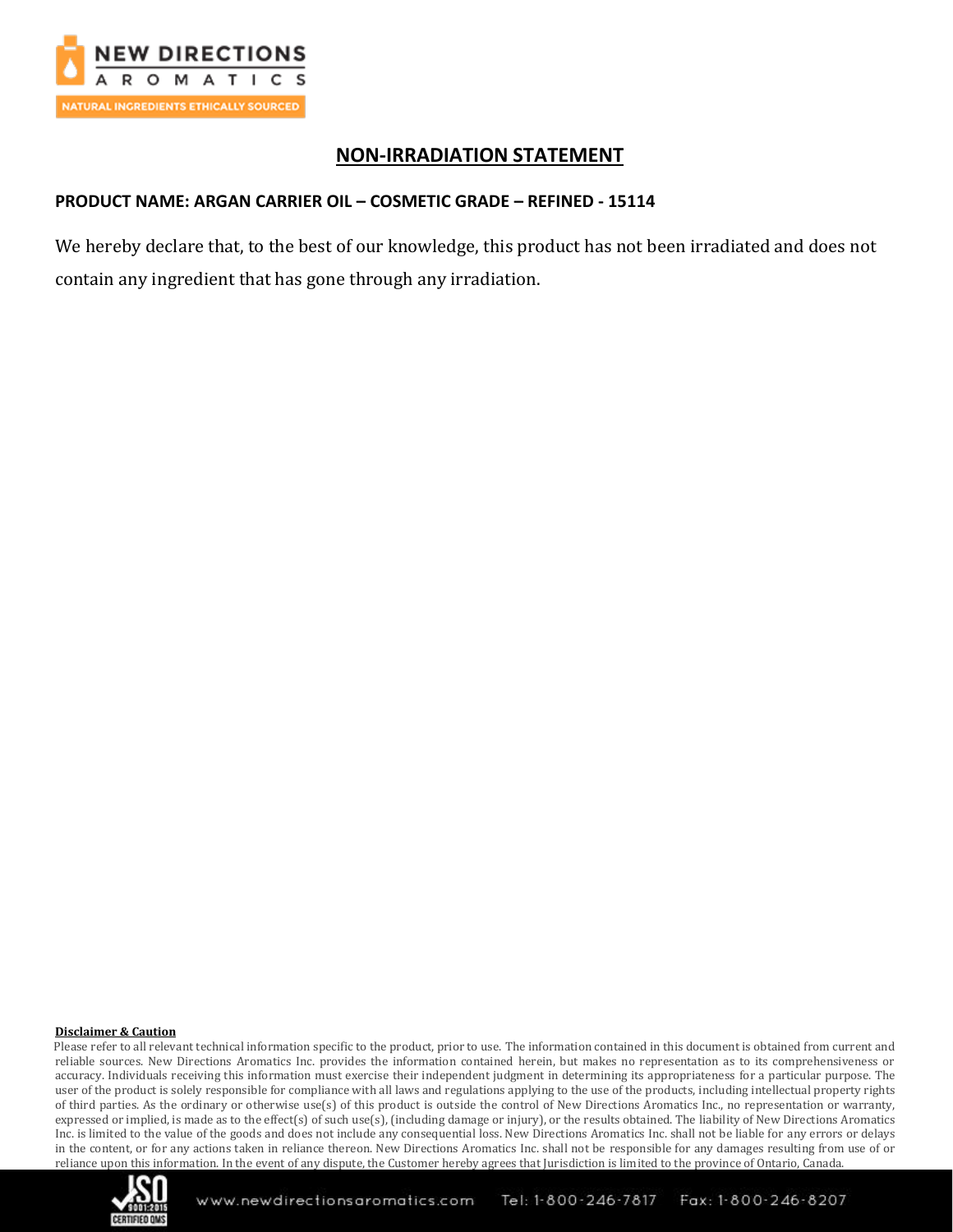

## **NATURAL STATEMENT**

### **PRODUCT NAME: ARGAN CARRIER OIL – COSMETIC GRADE – REFINED - 15114**

We hereby declare that, to the best of our knowledge, this product is 100% natural.

#### **Disclaimer & Caution**

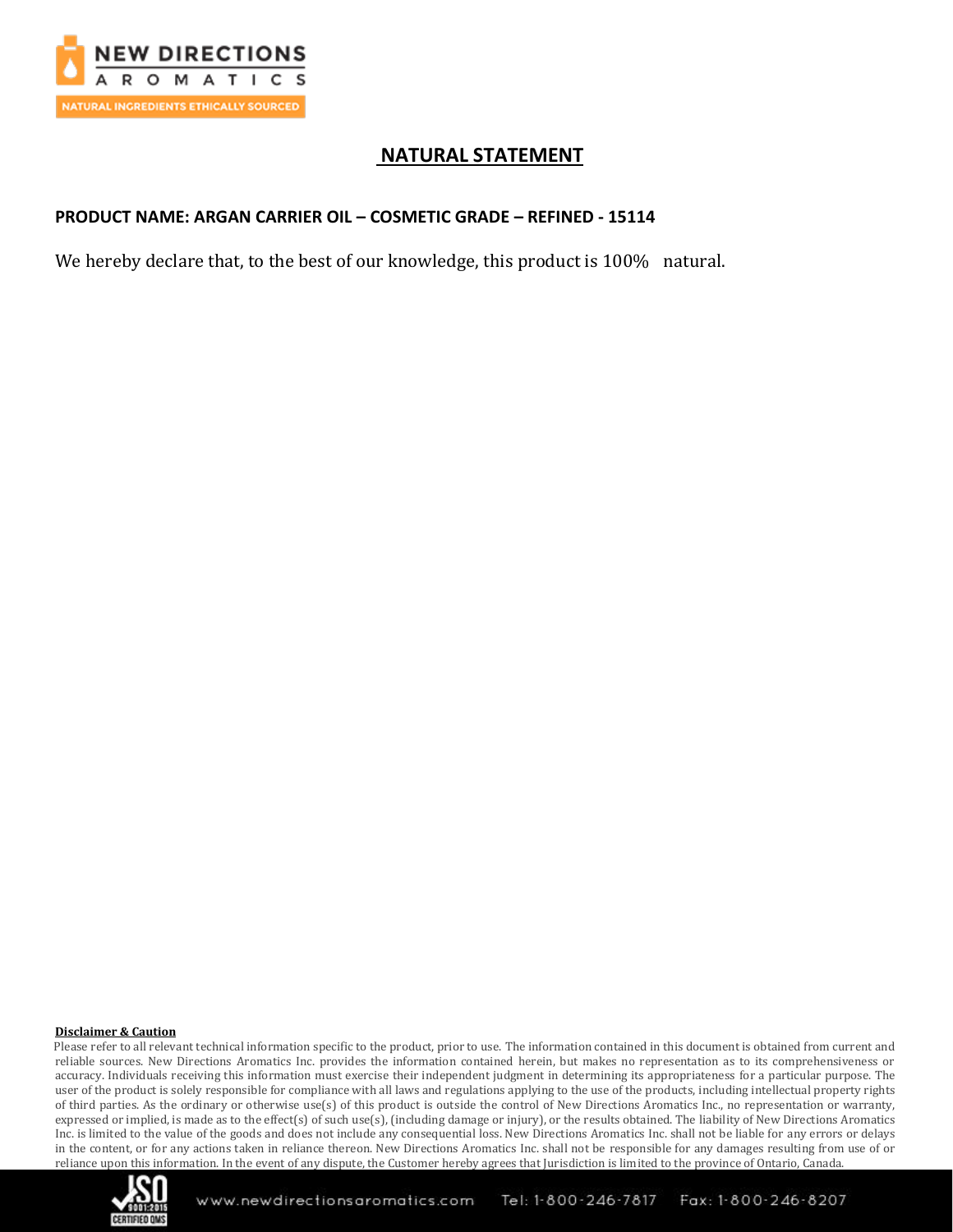

## **PARABEN AND PHTHALATE-FREE STATEMENT**

### **PRODUCT NAME: ARGAN CARRIER OIL – COSMETIC GRADE – REFINED - 15114**

We hereby declare that, to the best of our knowledge, this product was not produced with parabens or phthalates, nor does it contain any.

#### **Disclaimer & Caution**

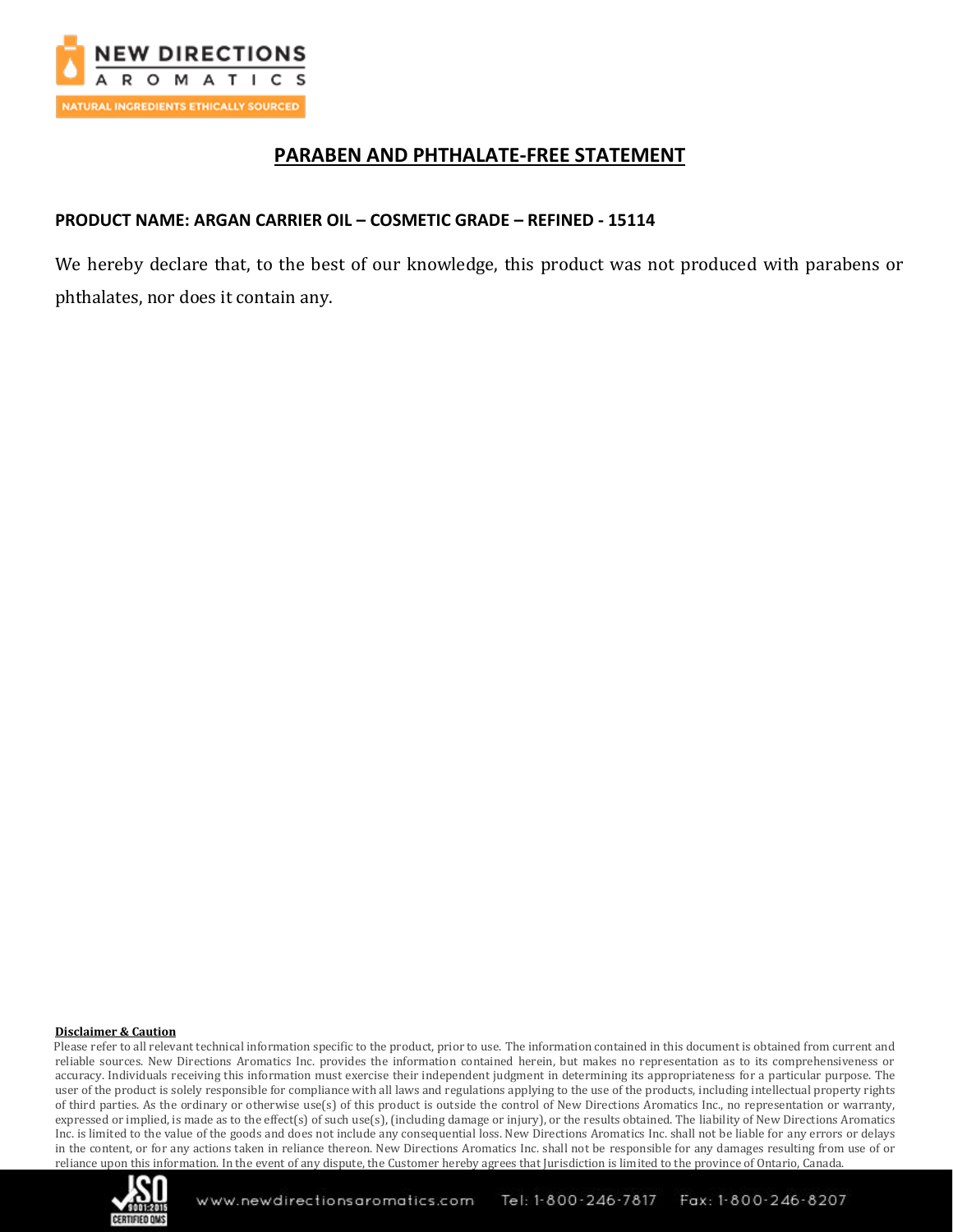

# **FOOD ALLERGEN INFORMATION**

### **PRODUCT NAME: ARGAN CARRIER OIL – COSMETIC GRADE – REFINED - 15114**

| Component                                                 | Present in the product |
|-----------------------------------------------------------|------------------------|
| Peanuts (and/or derivatives,) e.g., protein oil           | N <sub>o</sub>         |
| Tree Nuts (and/or derivatives)                            | N <sub>0</sub>         |
| Seeds (Mustard, Sesame) (and/or derivatives)              | N <sub>0</sub>         |
| Wheat, Barley, Rye, Oats, Spelt, Kamut or their hybrids   | N <sub>0</sub>         |
| Soybeans (and/or derivatives)                             | N <sub>o</sub>         |
| Dairy (including lactose) or Eggs                         | N <sub>0</sub>         |
| Fish or their products                                    | N <sub>0</sub>         |
| Shellfish or their products                               | N <sub>0</sub>         |
| Celery (and/or derivatives)                               | N <sub>0</sub>         |
| Lupin (and/or derivatives)                                | N <sub>o</sub>         |
| Preservatives, BHA / BHT, Colour Additives or Tartrazine, | N <sub>o</sub>         |
| Sulphites (and derivatives) (added or $\geq$ 10 ppm)      | No                     |
| Mollusks/products therof                                  | N <sub>0</sub>         |

#### **Disclaimer & Caution**

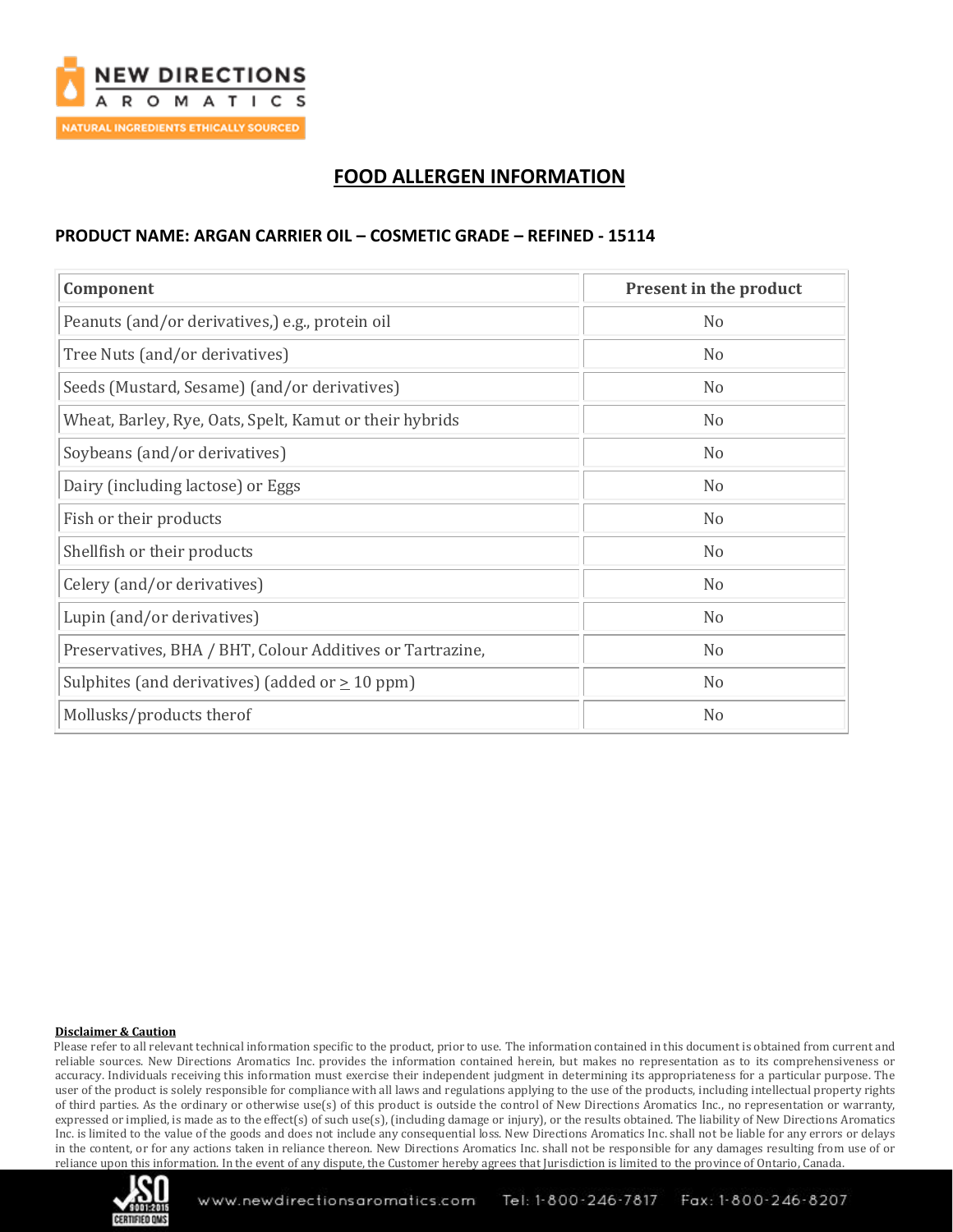

### **GLUTEN STATEMENT**

### **PRODUCT NAME: ARGAN CARRIER OIL – COSMETIC GRADE – REFINED - 15114**

We hereby declare that, to the best of our knowledge, this product is gluten-free and was not manufactured with any ingredients containing gluten.

#### **Disclaimer & Caution**

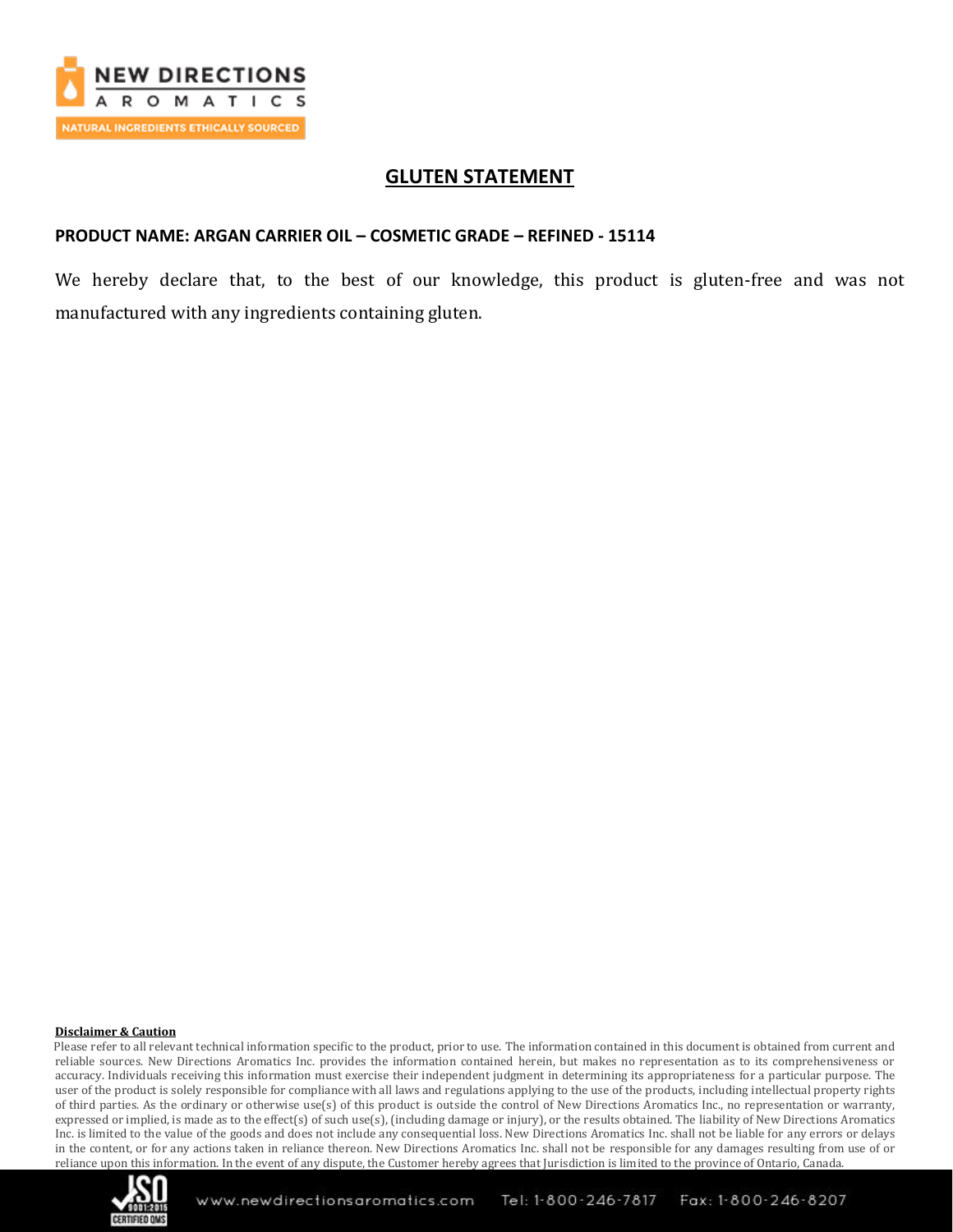

### **IFRA COMPLIANCE STATEMENT**

### **PRODUCT NAME: ARGAN CARRIER OIL – COSMETIC GRADE – REFINED - 15114**

We hereby declare that, to the best of our knowledge, based on processing information and raw materials used, Fragrance Allergens listed in the EU Regulation 1223/2009 Annex III, N0 67-92 are not likely to be present.

#### **Disclaimer & Caution**

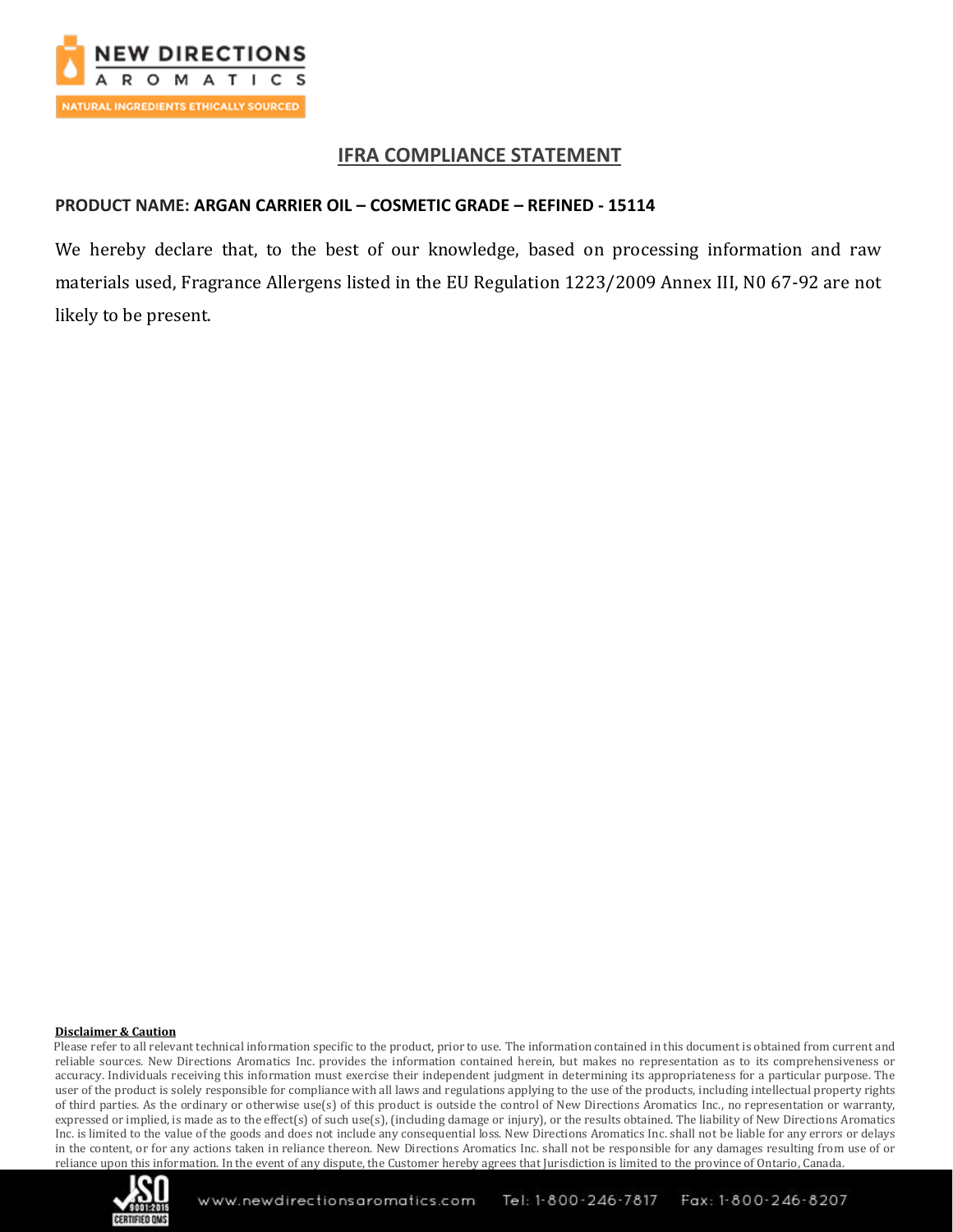

## **DECLARATION OF BOVINE SPONGIFORM ENCEPHALOPATHY (BSE/TSE)**

### **PRODUCT NAME: ARGAN CARRIER OIL – COSMETIC GRADE – REFINED - 15114**

We hereby declare that, to the best of our knowledge, this product was not made with, nor contains, any animal material or derivatives, and is free of BSE/TSE.

#### **Disclaimer & Caution**

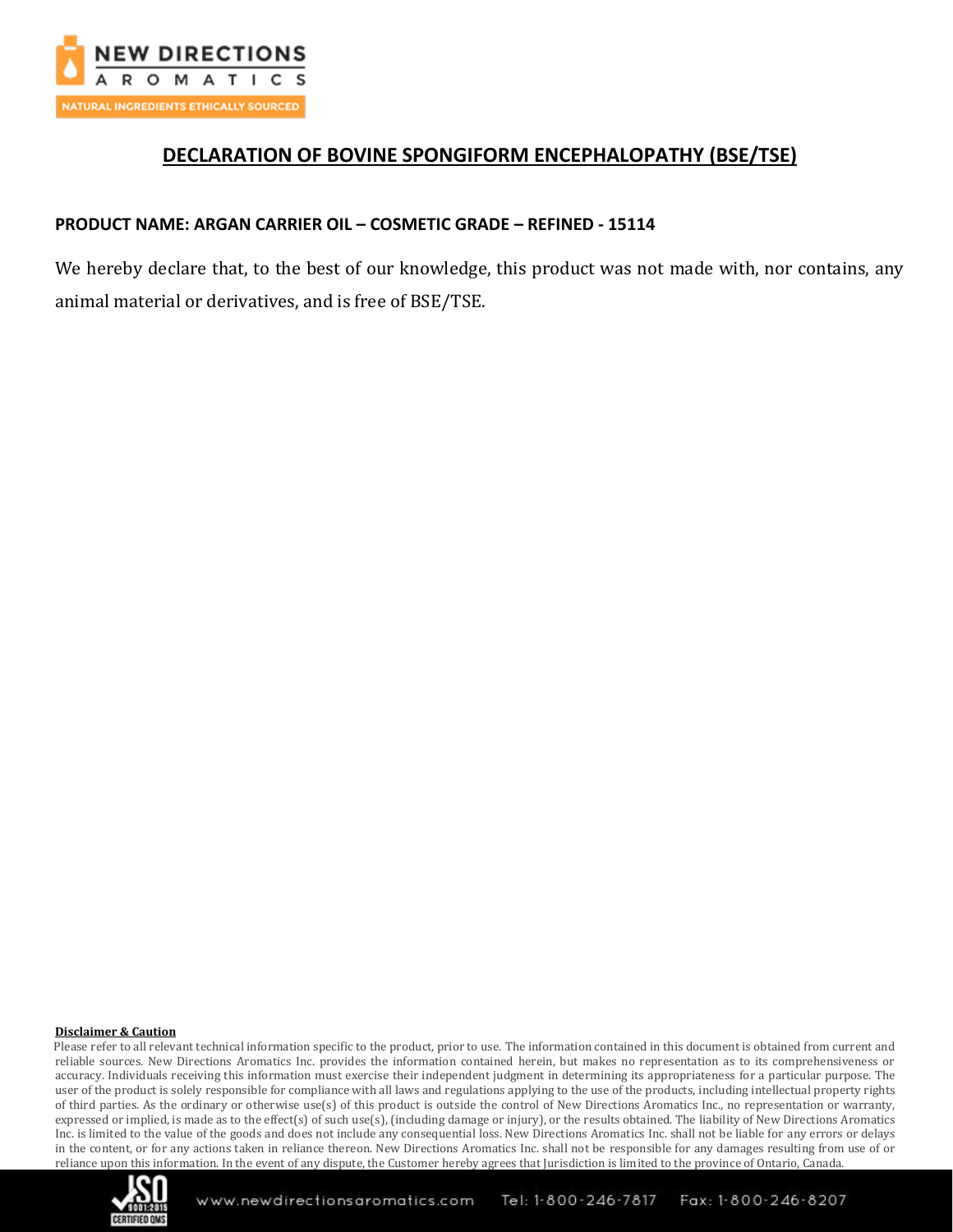

## **CRUELTY-FREE STATEMENT**

### **PRODUCT NAME: ARGAN CARRIER OIL – COSMETIC GRADE – REFINED - 15114**

We hereby declare that, to the best of our knowledge, this product has not been tested on animals.

#### **Disclaimer & Caution**

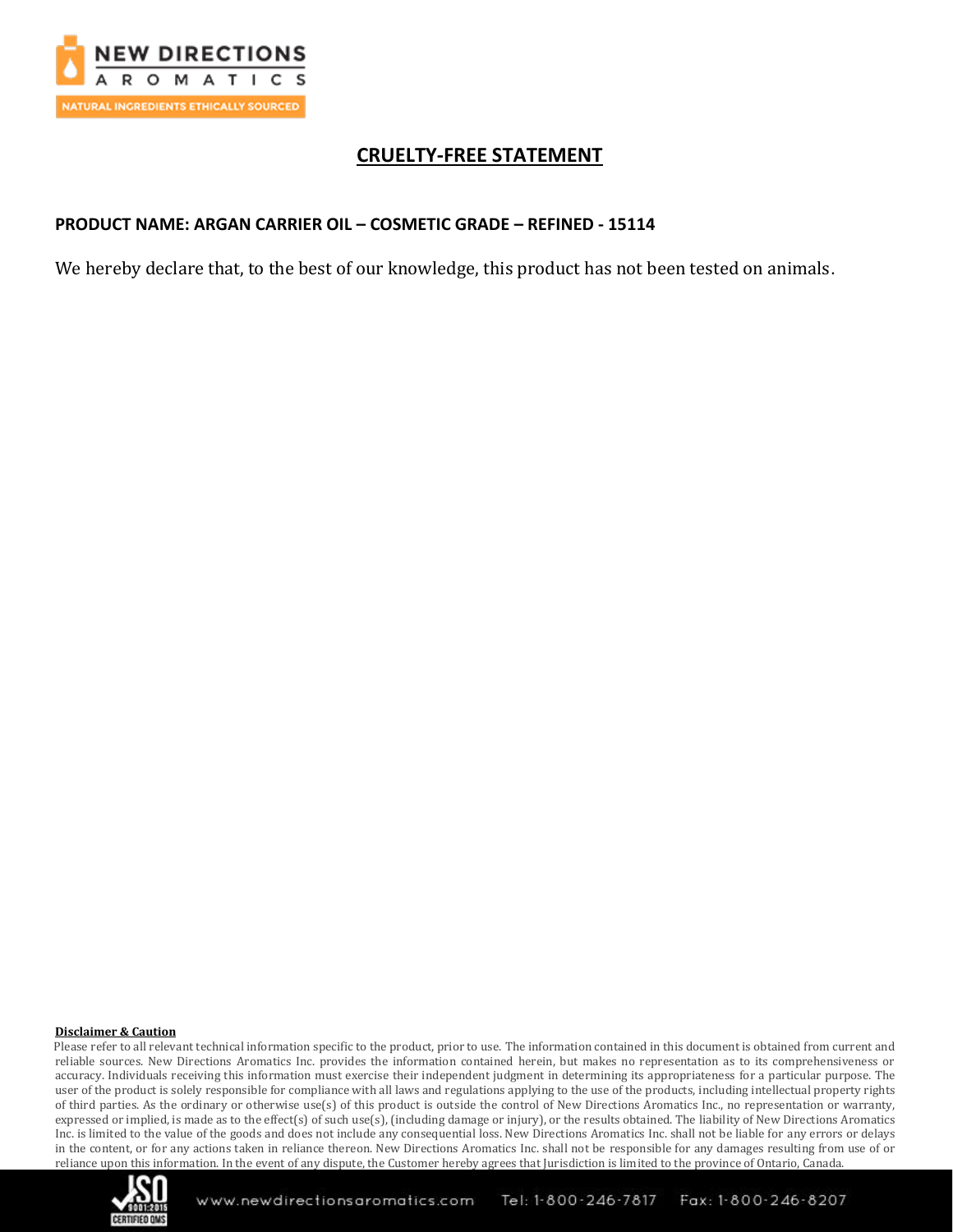

# **KOSHER STATEMENT**

## **PRODUCT NAME: ARGAN CARRIER OIL – COSMETIC GRADE – REFINED - 15114**

We hereby confirm that this product has been certified to Kosher standards.

#### **Disclaimer & Caution**

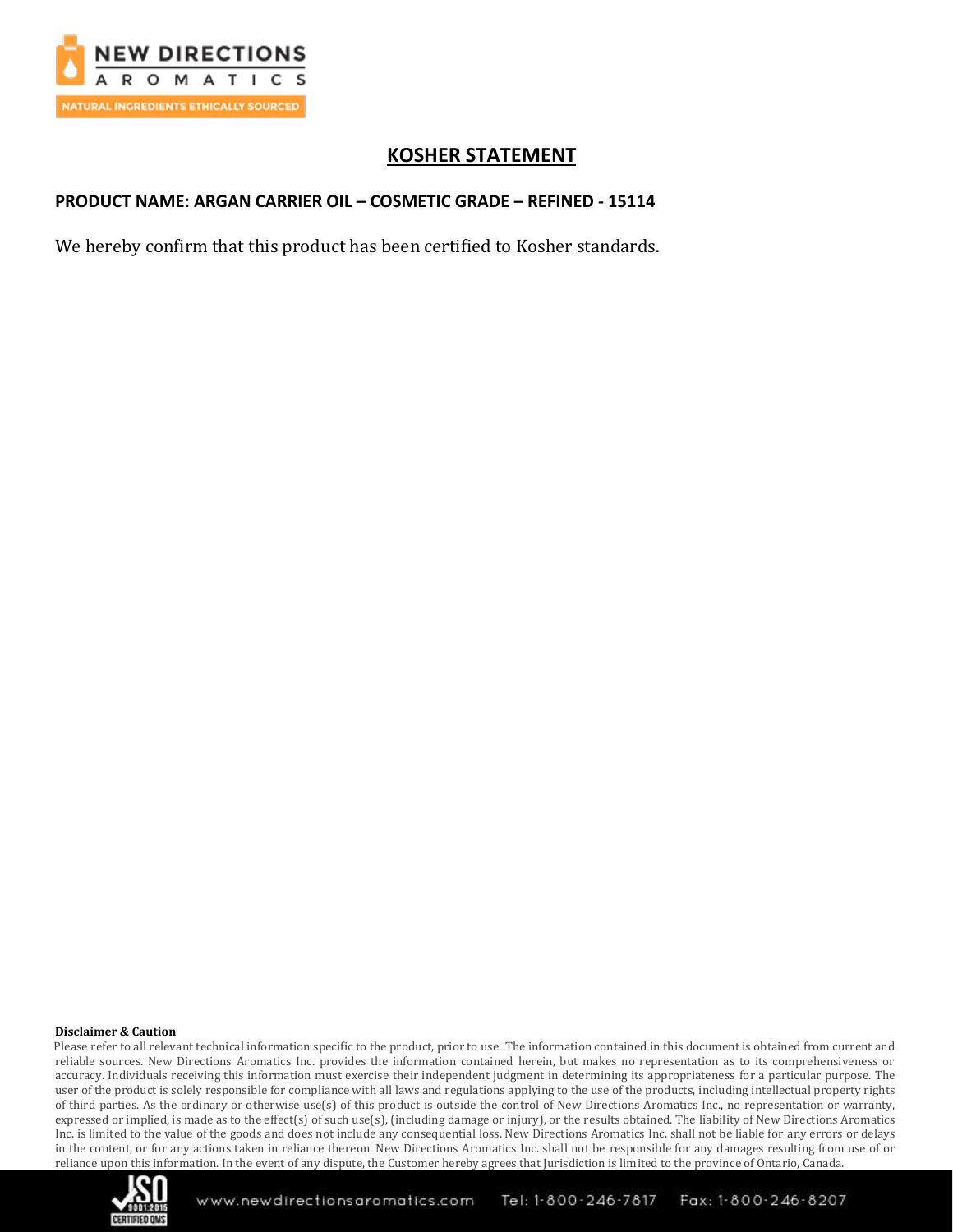

# **VEGAN STATEMENT**

### **PRODUCT NAME: ARGAN CARRIER OIL – COSMETIC GRADE – REFINED - 15114**

We hereby confirm that this product has been certified to Vegan standards.

#### **Disclaimer & Caution**

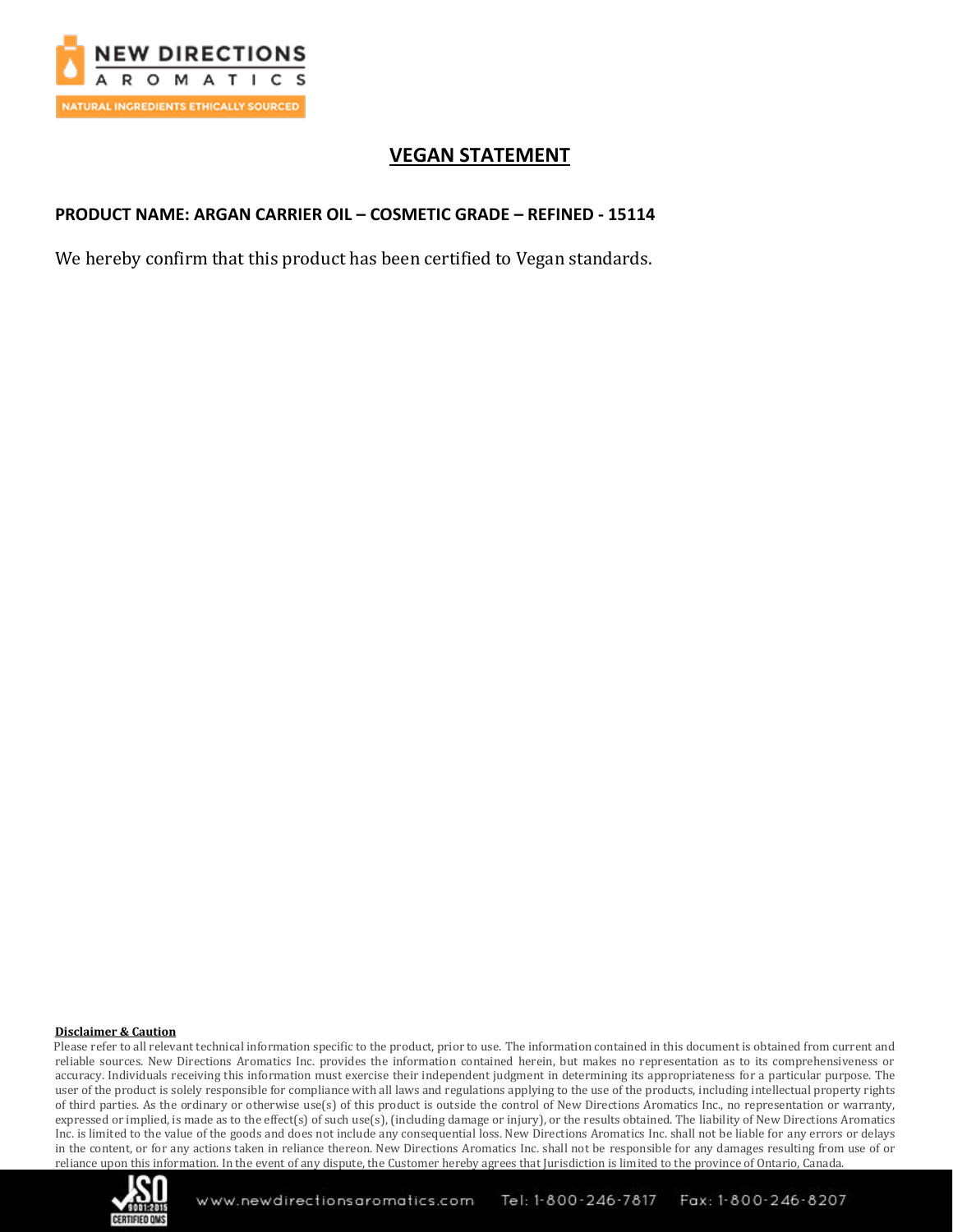

## **CALIFORNIA PROPOSITION 65 STATEMENT**

## **PRODUCT NAME: ARGAN CARRIER OIL – COSMETIC GRADE – REFINED - 15114**



• This product can expose you to Caffeic acid, which is known to the State of California to cause cancer. For more information go to www.P65Warnings.ca.gov.

#### **Disclaimer & Caution**